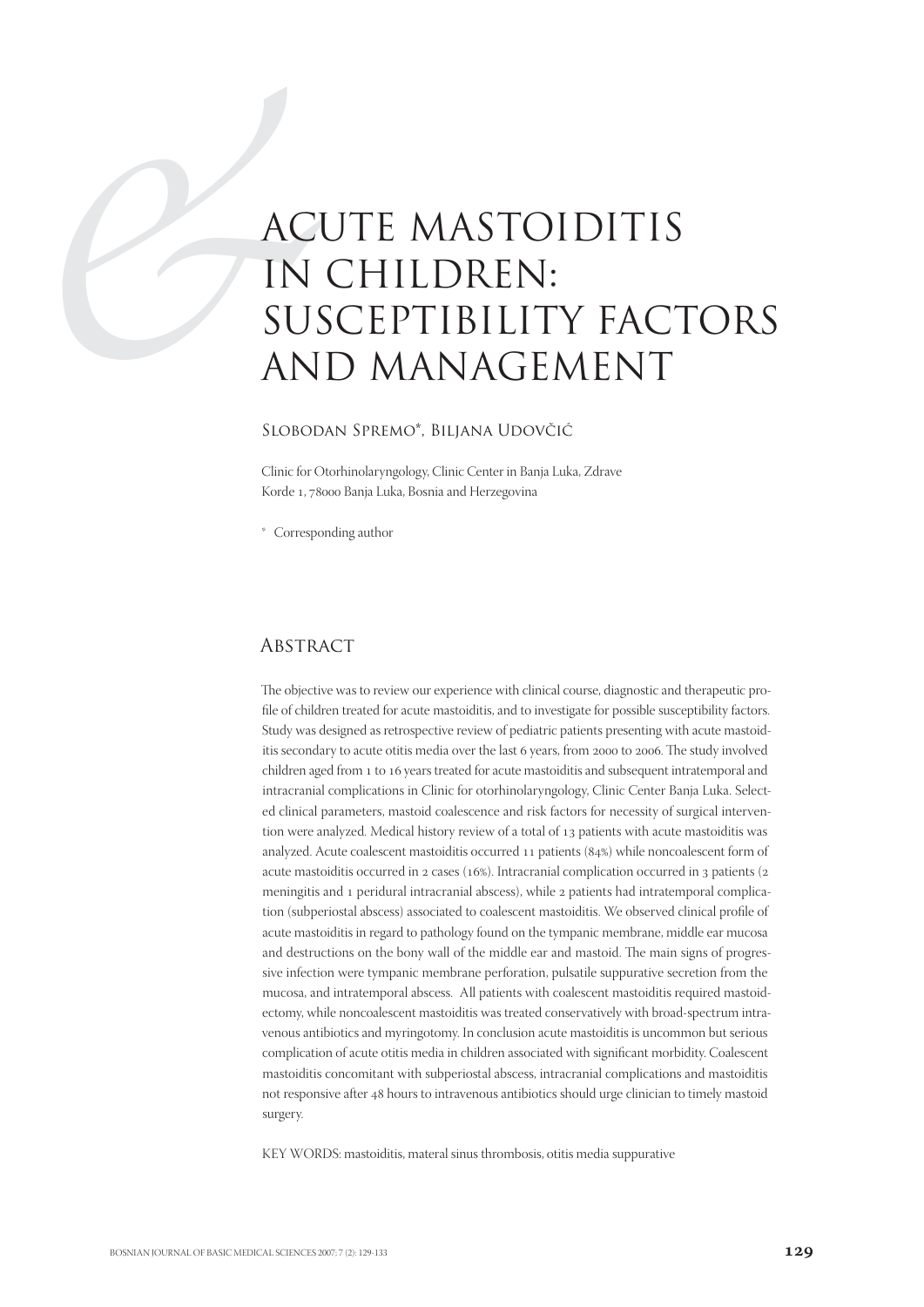## **INTRODUCTION**

Acute mastoiditis was the most common complication of acute otitis media prior to the advent of antibiotics. Despite the significant decline in morbidity and mortality, acute mastoiditis still remains serious complication that cold progress into life threatening intracranial complications  $(1,2)$ . Acute mastoiditis could present in two clinical forms: noncoalescent and coalescent form. Inflammatory thickening of mucoperiosteal layer in mastoid antrum and cells complex characterizes noncoalescent mastoiditis, while the coalescent form progresses into destruction of bony walls of the mastoid process  $(1,2,3)$ . Virulent bacteria and decreased immune response are the most common factors leading into intracranial progression of infection and the vast variety of intracranial complications  $(4,5,6)$ , as purulent meningitis, lateral sinus thrombosis and intracranial abscess. In 2004. Niv et al.  $(7)$  evaluated clinical and data from  $113$  patients with  $128$  episodes of acute mastoiditis and concluded that one out of four children suffered from common variable immunodeficiency. A significant increase in the incidence of acute mastoiditis in infants was recorded over the 10 years study period. Leskinen  $(8)$  in a retrospective review of  $33$  children with acute mastoiditis established that 55% of patients were operated with signs of coalescence, endocranial or intratemporal complications. The aim of this study was to establish the clinical profile, treatment options and outcome of the child patients with acute mastoiditis in regards to socioeconomic background in Bosnia and Herzegovina.

### Patients and Methods

We performed a retrospective study of all pediatric patients who were treated for acute mastoiditis at the Otorhinolaryngology Clinic, Clinic Center in Banja Luka from 2000 to 2006. A total of 13 patients met the diagnostic criteria of acute mastoiditis. Standardized data forms were used to extract information for patients demographics, medical treatment, laboratory data and specimens, surgical intervention and outcome. The

diagnosis was based on clinical criteria which included presence of acute otitis media concomitant with, or preceding the onset of mastoid inflammation. Computed tomography scans were used to prove swelling of mastoid mucosa, or destruction of bony walls of mastoid process. Objective physical exam consisted of complete ear, nose and throat inspection, and review of tympanic membrane and mucosa of the middle ear if the tympanic membrane was perforated with microscope. The bacteriologic specimens were taken from patients if suppurative secretion was obtained through tympanic membrane perforation. Standard hematological tests were performed on admittance. Radiographic imaging of the mastoid process and intracranial space were conducted by computed tomography scans and in cases of intracranial complication (meningitis, lateral sinus thrombosis, and peridural intracranial abscess) magnetic resonance of the brain and intracranial space was obtained. In one case magnetic resonance imaging was backed up with contrast imaging of the intracranial venous sinuses. Therapy protocol for patients with acute mastoiditis was dependent on clinical stage and signs of association of intracranial or intratemporal complications. In cases with noncoalescent acute mastoiditis, intravenous wide spectrum antibiotics were administered for at least days or until the complete resolution of inflammation in mastoid was obtained. Regular follow-up by physical otoscopy exam, hematological tests and repeated computed tomography if necessary were the basis for the clinician to estimate the resolution of the disease. In cases with coalescent mastoiditis, when objective signs of bony destruction of the mastoid process were established, concomitant intracranial or intratemporal complication was present, the indication for the operation was established. The procedure of choice was complete simple mastoidectomy. In cases where intracranial abscesses were found additional drainage of the abscess was established. If there was no improvement or the infection progressed after the 48 hours the patients with noncoalescent mastoiditis were referred to operative treatment. All the patients were followed up for 6 months after they were released from hospital. To evaluate data

| mastoiditis                         |            |               |       |  |  |
|-------------------------------------|------------|---------------|-------|--|--|
| Acute mastoidits and complications  | coalescent | noncoalescent | Total |  |  |
| Meningitis                          |            |               |       |  |  |
| Peridural abscess                   |            |               |       |  |  |
| Subperiostal mastoid abscess        |            |               |       |  |  |
| Mastoid bony wall destruction       |            |               |       |  |  |
| Mastoid mucoperiosteal inflammation |            |               |       |  |  |
| Total                               |            |               | 13    |  |  |

TABLE 1. Clinical profile of noncoalescent and coalescent acute mastoiditis cases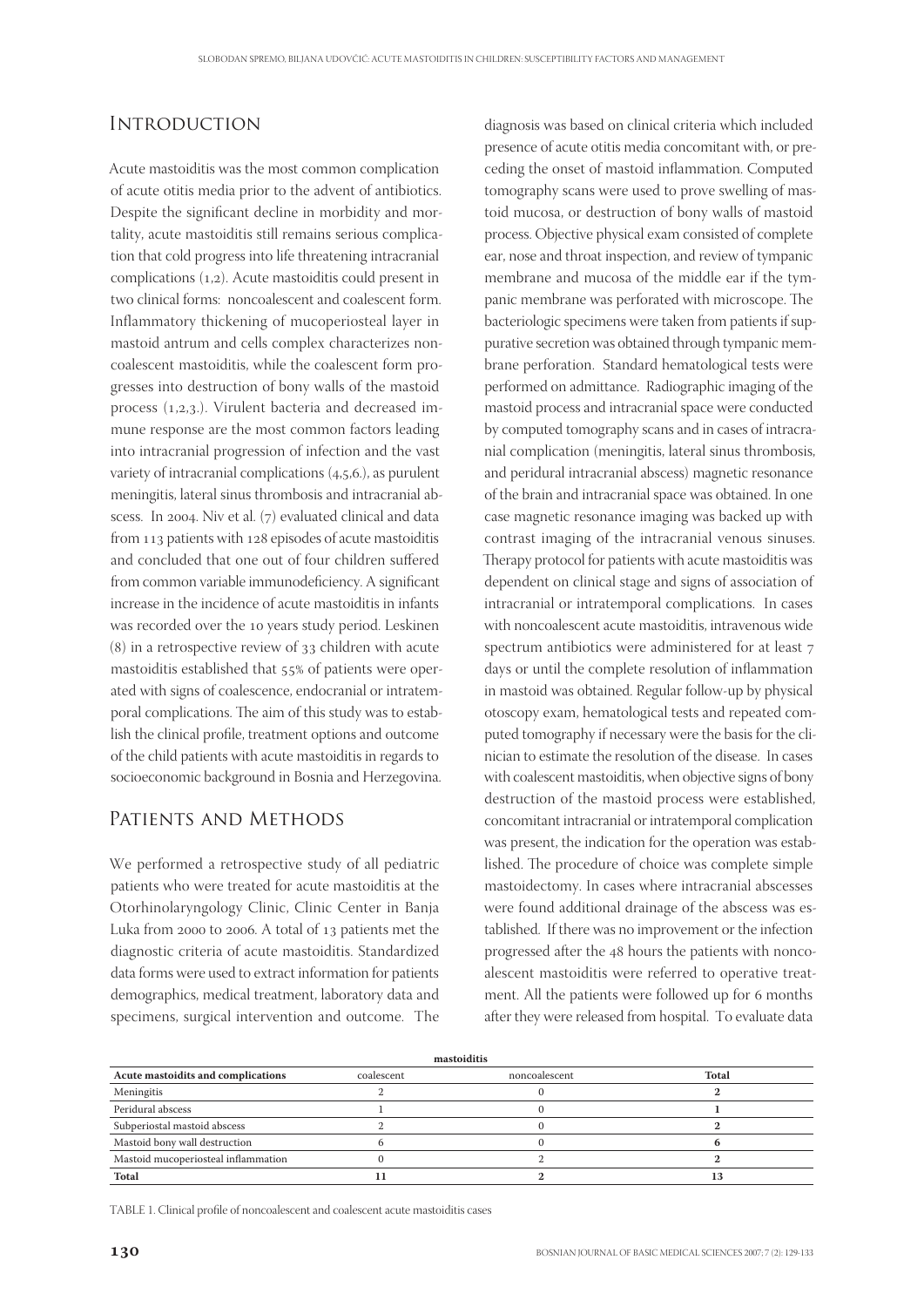| <b>Mastoidits</b>                     | $3 - 5$ days | 6 - 14 days | 15 - 21 days | Total |
|---------------------------------------|--------------|-------------|--------------|-------|
| Coalescent and noncoalescent *        |              |             |              |       |
| Endocranial complications +           |              |             |              |       |
| Intratemporal complications $\dagger$ |              |             |              |       |
| Total                                 |              |             |              | 12    |
| $X^2$ statistic                       | 2.03         |             |              |       |
|                                       | 0,7300       |             |              |       |

**Latency to the onset of acute mastoiditis**

\* Cases of coalescent and noncoalescent mastoiditis without complications

† Cases of acute mastoiditis with endocranial complications

‡ Cases of acute mastoiditis with intratemporal complications

TABLE 2. Time gap from the onset of acute otitis to the acute mastoiditis

in regard to clinical profiles of acute mastoiditis, demographical profiles, therapy protocol and the treatment outcome we used nonparametric test Chi square test for independent samples. We evaluated significance of physical signs, and therapy protocols used to treat acute mastoiditis in relation to coalescent and noncoalescent form of acute mastoiditis. The statistical tests were calculated by Statistica 7 software on a personal computer.

#### **RESULTS**

Over the 6 years period follow-up we have treated 13 patients with acute mastoiditis, aged from  $1$  to  $15$ years (6,6 median). Coalescent type of acute mastoiditis was most frequent among children in age group  $6 - 10$  years (6 cases, 46%), and second most frequent group was  $10 - 15$  years (4 cases,  $30,1\%$ ). Noncoalescent form of acute mastoiditis was typical in the youngest group of patients,  $1 - 5$  years ( $2$  cases). Clinical profiles of patients and concomitant endocrinal and intratemporal complications are shown in Table 1. Acute coalescent mastoiditis occurred in 11 patients  $(84%)$ , while noncoalescent form of acute mastoiditis was present in  $2$  cases (16%). Coalescent mastoiditis was frequently associated with endocrinal complications. In two cases, purulent meningitis and in one case peridural abscess evolved from acute mastoiditis, while two patients had subperios-

tal mastoid abscess (intratemporal complication). Time that elapsed from the onset of acute otitis media to the onset of acute mastoiditis, that would be named latency period, is shown in Table 2. For 8 patients (61%) the average latency period, was 6  $-$  14 days, while the next frequent latency was  $3 - 5$  days in 4 cases ( $30,1\%$ ). There was no significant difference between the patients with coalescent mastoiditis and noncoalescent mastoiditis with regard to latency time  $p=0.73$ . Clinical profile established by otoscopy is shown in Table 3. We observed the differences in pathology on the tympanic membrane, middle ear, and bony wall of the external auditory canal. The defect of the external auditory canal was found in case of coalescent mastoiditis and two cases with concomitant intracranial complication. Perforation of the tympanic membrane was common in a group with coalescent mastoiditis. Total of 8 patients  $(61%)$  had a tympanic membrane perforation, and 4 in this group had an associated destruction of the external auditory canal wall. Yet 4 patients had no perforation of the tympanic membrane, including one with meningitis. Magnetic resonance scan of a temporal bone and skull base of the patient with peridural abscess in the posterior cranial fossa associated to acute mastoiditis on the left side, is shown on the Figure 1. The image shows temporal bone destruction, abscess in the posterior cranial fossa that compresses the cerebellum. For the same patient, Figure 2. shows the magnetic resonance imag-

| <b>Mastoiditis</b>               |                              |                                |              |  |  |  |
|----------------------------------|------------------------------|--------------------------------|--------------|--|--|--|
| Otoscopy findings                | Coalescent and noncoalescent | Mastoiditis with complications | <b>Total</b> |  |  |  |
| Intact tympanic membrane         |                              |                                |              |  |  |  |
| TM perforation *                 |                              |                                |              |  |  |  |
| TM perforation with EAC defect + |                              |                                |              |  |  |  |
| Total                            |                              |                                | 13           |  |  |  |
| $X^2$ statistic                  | 1,73                         |                                |              |  |  |  |
| p                                | 0.4204                       |                                |              |  |  |  |

\* Cases with tympanic membrane perforation

† Cases with tympanic membrane perforation and auditory canal wall defect

TABLE 3. Pathological findings in the middle ear of the acute mastoiditis cases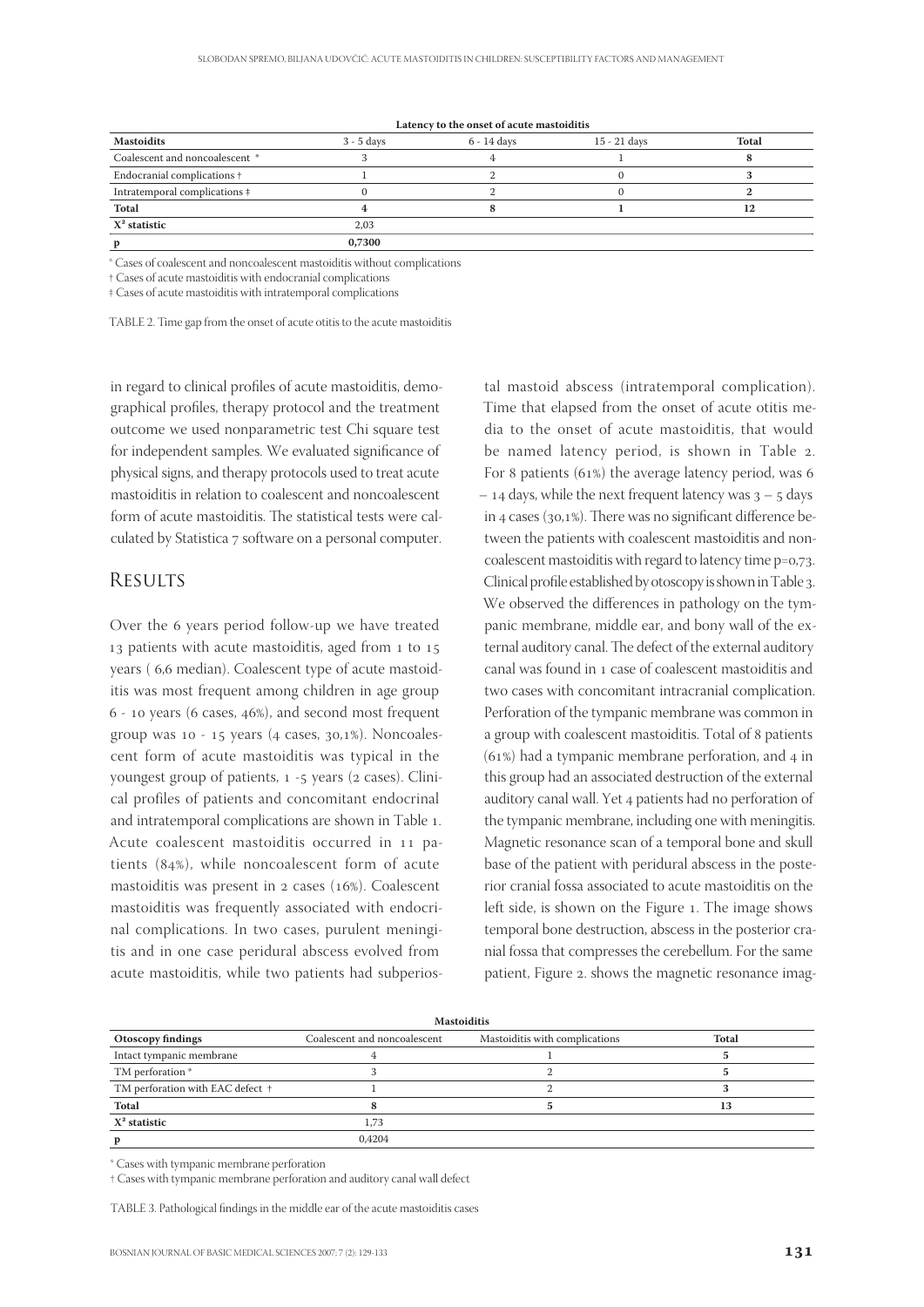

ing scan with contrast applied in venous sinuses. Obstruction to the blood flow through the lateral sinus, and lateral sinus thrombosis, is prominent on the left side.

## TREATMENT

Noncoalescent mastoiditis was treated with intravenous antibiotics and in one case myringotomy and insertion of ventilating tube. Therapy protocol is shown in Table 4. With regard to clinical profile and associated intracranial and intratemporal complications the indication for the operation was established. All patients with coalescent mastoiditis were subject to mastoidectomy, which was performed in 6 patients (46%). Tympanomastoidectomy was indicated in  $2 \csc (15.3\%)$  with intracranial complications. Follow up that was performed repeatedly over the one to three months intervals, revealed no recurrence of the primary disease neither of the complications. There was no lethal outcome as well.



FIGURE 2. Magnetic resonance image of the endocranial sinuses. Angiography with contrast, showing the block of blood flow through lateral sinus, same patient.

## Discussion

In this 6 years retrospective study we reviewed the evolution and clinical profile acute mastoiditis in children. Coalescent mastoiditis is considered a severely progressive inflammation of the mastoid process that represents continuation of acute otitis media. It's progression could turn into life threatening endocranial complications, meningitis, lateral sinus thrombosis and intracranial abscess. The introduction of antibiotic therapy, combined with mastoid surgery in selected cases, has dramatically reduced mortality of mastoiditis  $(4,5)$ . Yet in the last decade numerous authors reported increase in incidence of acute mastoiditis in children  $(6,7)$ . In our series the most common clinical signs of mastoiditis were retroauricular swelling and reoccurrence of middle ear inflammation following the initial onset of acute otitis media. Most of the patients had 2 or 3 episodes of acute otitis media preceding the onset of mastoiditis. Apparently,

|                                                | <b>Mastoiditis</b> |                                                                 |       |
|------------------------------------------------|--------------------|-----------------------------------------------------------------|-------|
| Therapy procedure *                            |                    | Coalescent and noncoalescent + Mastoiditis with complications + | Total |
| Mastoidectomy                                  |                    |                                                                 |       |
| Tympanomastoidectomy                           |                    |                                                                 |       |
| Mastoidectomy and endocranial abscess drainage |                    |                                                                 |       |
| Ventilation tubes and antibiotics              |                    |                                                                 |       |
| Total                                          |                    |                                                                 | 13    |
| $X^2$ statistic                                | 7.37               |                                                                 |       |
|                                                | 0.0611             |                                                                 |       |

\* Operations and procedures for patients with acute mastoiditis

† Cases of noncoalescent and coalescent mastoiditis without complications

‡ Cases of acute mastoiditis with endocranial or intratemporal complications

TABLE 4. Treatment procedures for patients with acute mastoiditis